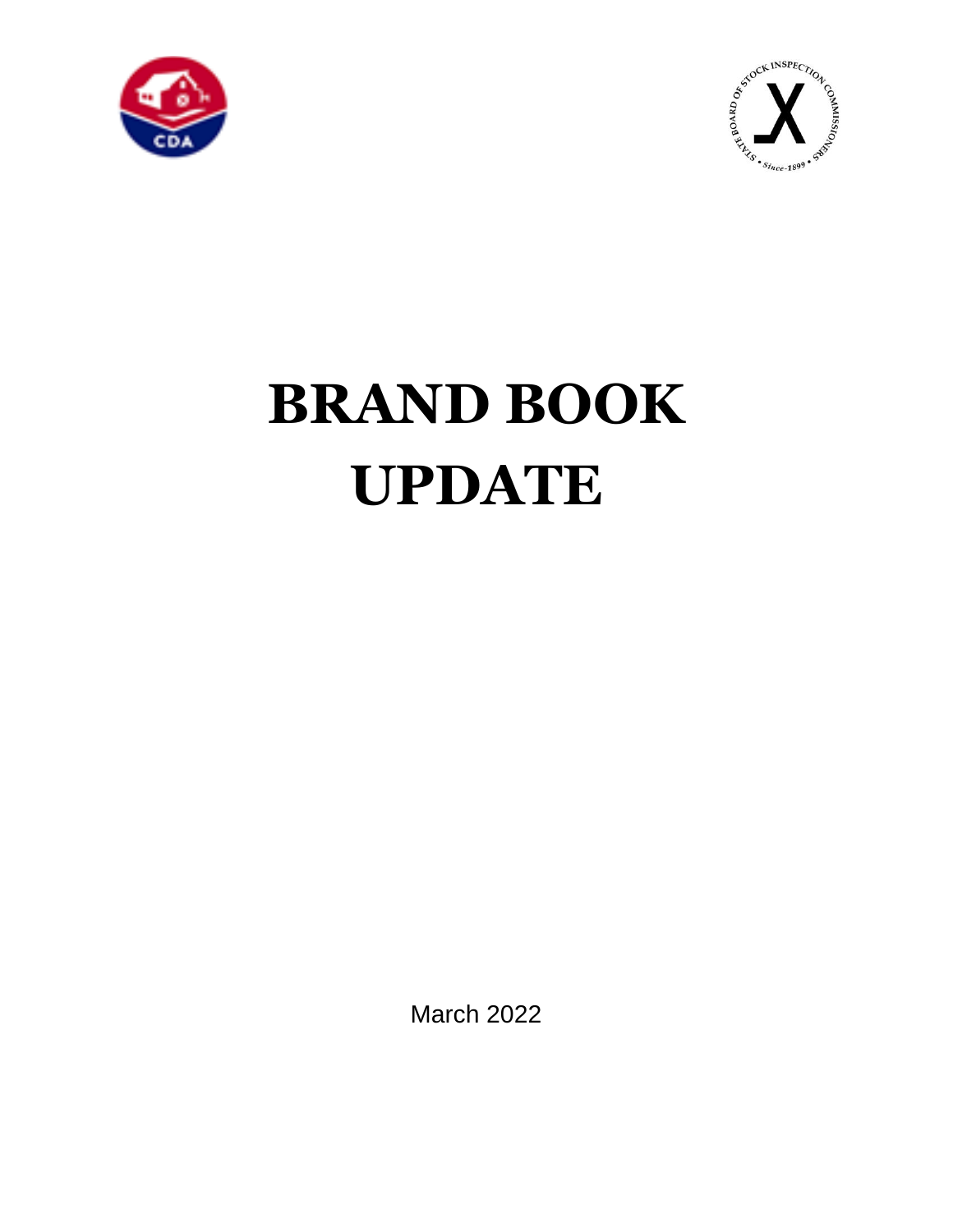## **NEW BRANDS RECORDED BETWEEN Mar 1 2022 AND Mar 31 2022 Page 1** Page 1

| A/3                                                                                            | Morales, Abelardo or<br>Alcantar, Bertha<br>26445 Myers Rd<br>Colorado Springs, CO<br>80928 | MOR.                                          | Lover, Justin or Brittany<br>33054 Hwy 71<br>Snyder, CO 80750                         | mR<br><b>ELP</b>                                           | Mills, Russ<br>325 S Curtis Rd<br>Colorado Springs, CO<br>80930           | H<br>C<br>EAG, GAR, PIT                     | Parker, Alec & Heinrich,<br>Zach<br>794 Hooks Spur Rd<br>Basalt, CO 81621                              |
|------------------------------------------------------------------------------------------------|---------------------------------------------------------------------------------------------|-----------------------------------------------|---------------------------------------------------------------------------------------|------------------------------------------------------------|---------------------------------------------------------------------------|---------------------------------------------|--------------------------------------------------------------------------------------------------------|
| ELP, PBL                                                                                       |                                                                                             |                                               |                                                                                       |                                                            |                                                                           |                                             |                                                                                                        |
| $\begin{array}{c}\n\ominus \\ \longleftarrow\n\end{array}$<br><b>Bight Ear</b> Left Ear<br>LOG | Anderson, Weston &<br>Kathryn<br>12165 W 85th Ave<br>Arvada, CO 8005                        | M<br>light Ear Left E<br>LAR                  | Butcher, Scott & Bobbi<br>20577 Ncr 103<br>Jelm, WY 82063                             | 5W<br>light Ear Left Ee<br>KWA, PRW                        | Walker, Seth or Nikki<br>17587 County Road Ll.5<br>Bristol, CO 81047      | SD<br>light Ear Left Ear<br>LAR             | Shirack, Doug, Dakota or<br>Higgins, Sharidan<br>652 S. County Road 9e<br>Unit A<br>Loveland, CO 80537 |
| AE<br><b>Right Ear</b> Left Ear                                                                | Bounds, Adeline Lynn,<br>Laura Marie & Travis Lynn<br>3439 G Rd                             | M<br>light Ear Left E                         | Metzger-Agin, Michael &<br>Kayla<br>24196 County Rd 21<br>Alamosa, CO 81101           | $\mathbb{B}$<br>Ī<br>light Ear Left Ear                    | Baldwin, Hayden Luke or<br>Dana<br>7559 Sode Creek Rd<br>Pueblo, CO 81005 | ┸                                           | Hollenbeck, Sarah C<br>67737 Uintah Ct<br>Montrose, CO 81403                                           |
| <b>MSA</b>                                                                                     | Clifton, CO 81520                                                                           | ALA                                           |                                                                                       | PBL                                                        |                                                                           | GUN, MNT                                    |                                                                                                        |
| <b>Bight Ear</b> Left Ear                                                                      | Lover, Colton or Justin<br>33054 Hwy 71<br>Snyder, CO 80750                                 | light Ear Left Ear<br>DEL                     | QStar Farms Llc,<br>36536 M50 Rd<br>Hotchkiss, CO 81419                               | H<br><b>Bight Ear</b> Left Ea<br><b>MOR</b>                | Lover, Henry or Justin<br>33054 Hwy 71<br>Snyder, CO 80750                | JEF                                         | Garcia, Ryan<br>16494 W 55th Ave<br>Golden, CO 80403                                                   |
| <b>MOR</b><br><b>Bight Ear</b> Left Ear                                                        | Darby, Luke & Jennifer<br>47285 Cr 23<br>Nunn, CO 80648                                     | rrn<br>light Ear Left Ear<br><b>ELB</b>       | Messer, Ralph R Jr.<br>PO Box 3424<br>Parker, CO 80134                                | $\widehat{\mathbb{N}}$<br><b>Tight Ear</b> Left Ear<br>ELB | Richardson, Scott<br>56734 E 24th Ave<br>Strasburg, CO 80136              | Heht Ear Left Ea<br><b>YUM</b>              | Blach, Kaizley Ella<br>35251 Cr R<br>Eckley, CO 80727                                                  |
| <b>WLD</b>                                                                                     |                                                                                             |                                               | Shown, Rachael                                                                        |                                                            | Rosenoff, Brandon or                                                      |                                             |                                                                                                        |
| $F_R$                                                                                          | Young Life Frontier<br>Ranch,<br>PO Box 2025<br>Buena Vista, CO 81211                       | n−S<br>light Ear Left Ea<br>ALA               | 1811 San Juan Ave<br>Alamosa, CO 81101                                                | <b>Bight Ear</b> Left Ear<br><b>WLD</b>                    | <b>Betsey Hall</b><br>1791 Cr D 36<br>Berthoud, CO 80513                  | ∽<br>ΑIJ<br>ight Ear Left Ear<br><b>DEL</b> | St Peter, Aaron & Claudia<br>20659 Austin Rd<br>Austin, CO 81410                                       |
| <b>CHF</b><br>ラCテビ                                                                             | Gutierrez Perez, Gerardo<br>14407 Cr 18 1/2<br>Fort Lupton, CO 80621                        | ZS<br><b>Right Ear</b> Left Ear<br><b>RGN</b> | Zach Sittler Performance<br>Horses LLC.<br>1526 Us Hwy 160 E<br>Monte Vista, CO 81144 | 87<br>W<br><b>Right Ear</b> Left Ea<br>EAG                 | West, Kevin<br>PO Box 2515<br>Gypsum, CO 81637                            |                                             |                                                                                                        |
| <b>Right Ear</b> Left Ear<br><b>WLD</b>                                                        |                                                                                             |                                               | Yuma County,                                                                          |                                                            | Borrego, Shawn & Trace                                                    |                                             |                                                                                                        |
|                                                                                                | Gilden Land & Cattle Llc,<br>219973 E Oxford Place<br>Aurora, CO 80018                      | Yu<br><b>Right Ear</b> Left Ea<br>YUM         | 310 Ash Street, Ste A<br>Wray, CO 80758                                               | $\Box$<br><b>Bight Ear</b> Left Ea<br>FRE                  | 1005 Short St<br>Canon City, CO 81212                                     |                                             |                                                                                                        |
| <b>GUN, SAG</b>                                                                                |                                                                                             | ZX.                                           | Kracht, Michael R<br>PO Box 2333                                                      | CK <sub>2</sub>                                            | CK2 Cattle Company LLC,                                                   |                                             |                                                                                                        |
|                                                                                                | Genova, Jeffry or Sara<br>28845 Manning Rd<br>Pueblo, CO 81006                              | <b>RBN</b>                                    | Meeker, CO 81641                                                                      | <b>Bight Ear</b> Left Ei<br><b>MOR</b>                     | 18620 Raod V<br>Fort Morgan, CO 80701                                     |                                             |                                                                                                        |
| PBL                                                                                            |                                                                                             |                                               | Ethier, Jorge or Kelley<br>11540 Road 38                                              |                                                            | Segelke, Wesley A                                                         |                                             |                                                                                                        |
| <b>Bight Ear</b> Left Ei                                                                       | Sylvia, Cameron Michael<br>11635 East Range View<br>Dr<br>Calhan, CO 80808                  | <b>Right Ear</b> Left Ea<br>DOL               | Dolores, CO 81323                                                                     | <b>SED</b>                                                 | 1720 So. Bellaire St Ste<br>300<br>Denver, CO 80222                       |                                             |                                                                                                        |
| ELP                                                                                            |                                                                                             |                                               | Morgan, Cole<br>1702 East 7th St                                                      |                                                            | Hagin, Timothy or Jere                                                    |                                             |                                                                                                        |
| <b>HUR</b>                                                                                     | Smedra, Ryan & Weniger,<br>Emilee<br>1981 Co-10<br>Walsenburg, CO 81089                     | Ю<br>tight Ear Left Ear<br>GAR                | Rifle, CO 81650                                                                       | <b>MSA</b>                                                 | 3116 E Rd<br>Grand Junction, CO<br>81504                                  |                                             |                                                                                                        |
|                                                                                                |                                                                                             |                                               |                                                                                       |                                                            |                                                                           |                                             |                                                                                                        |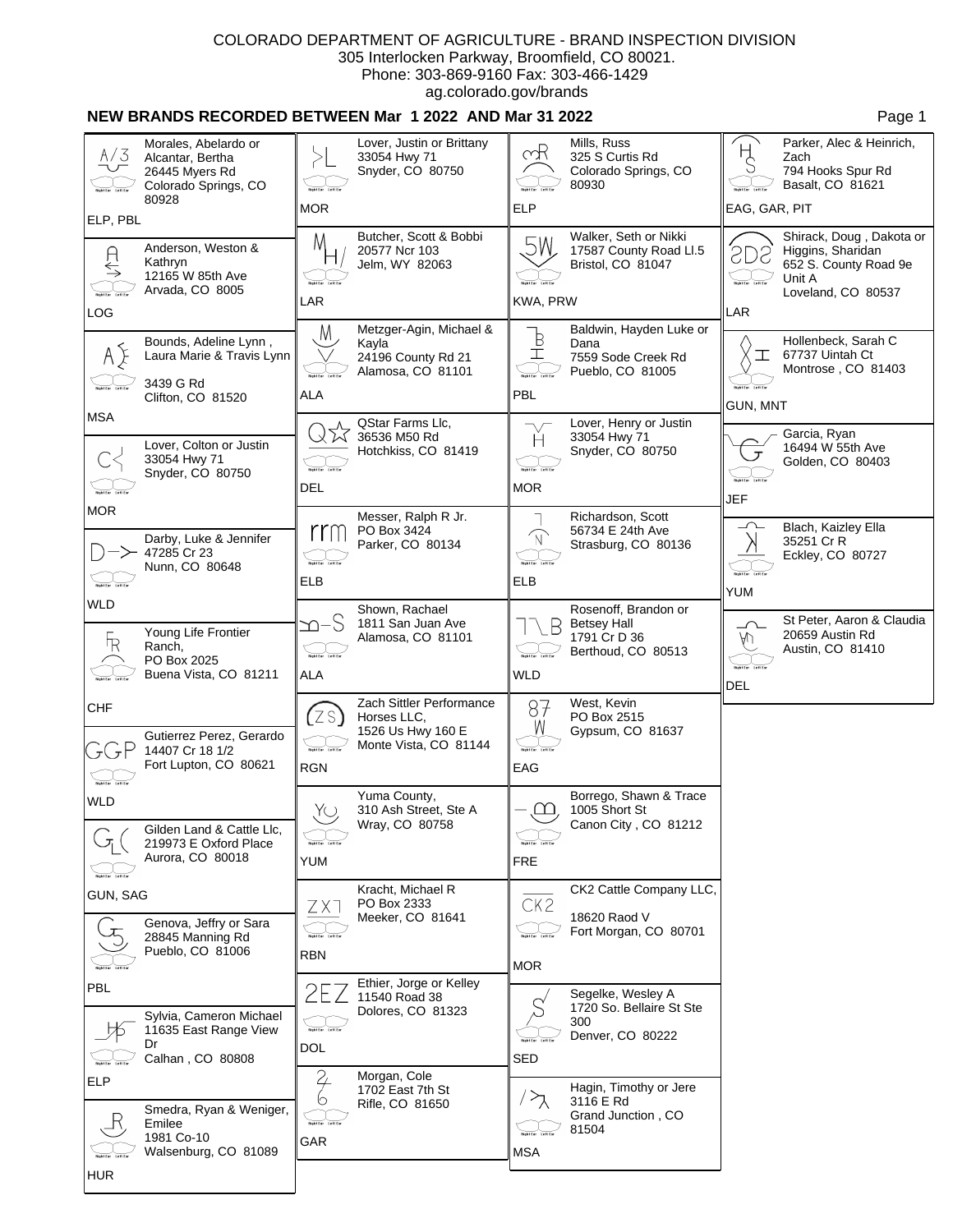# **TRANSFERS RECORDED BETWEEN 03/01/2022 AND 03/31/2022 Page 1**

| Right Ear Left Ear       | Sidell, Terry B<br>1350 County Road 41<br>Grandby, CO 80446          | മ<br>Щ<br>light Car                                  | W٥<br>Le<br>12<br>Bri |
|--------------------------|----------------------------------------------------------------------|------------------------------------------------------|-----------------------|
| GND                      |                                                                      | <b>ADM</b>                                           |                       |
| ➢(                       | Daugard, Megan R<br>PO Box 5617<br>Pagosa Springs, CO<br>81147       | B_l                                                  | Ba<br>68<br>Lo        |
| ARH                      |                                                                      | LAR                                                  |                       |
| Left Ear<br>ALA          | Engel, Janet Honeycutt<br>5315 State Highway 17<br>Alamosa, CO 81101 | ADM, BAC,                                            | Bo<br>34<br>Lu        |
|                          |                                                                      | CC                                                   | Sc                    |
| IC.                      | Coombs, Roger & Rosaly<br>36600 Hwy 64<br>Meeker, CO 81641           | O)<br><b>Production</b><br>Tight Car Laff Car<br>GND | PC<br>Kr              |
| <b>RBN</b>               |                                                                      | CV                                                   | Lo                    |
| ΛY                       | Trahern, Phillip Kyle &<br>Andrea Kay<br>27952 County Road 54        | light Car Left Car                                   | 59<br>Cir<br>Cе       |
| <b>BAC</b>               | Walsh, CO 81090                                                      | WLD                                                  |                       |
|                          |                                                                      |                                                      | J (                   |
| AΜ<br>$\sim$             | Lugo, Arnoldo R<br>15600 County Rd 141<br>Simla, CO 80835            | <b>Bakter Left Co</b><br>KIT                         | PC<br>Bu              |
| <b>ELB</b>               |                                                                      |                                                      |                       |
| ΑI<br>light for Left Ear | Fletcher, J. Gage & Cole<br>19480 County Road 35<br>Akron, CO 80720  | C/S<br><b>Bakter Leftter</b><br>LAN                  | Mo<br>PC<br>Bra       |
| <b>WSH</b>               |                                                                      |                                                      | Mε                    |
| A\I<br>light for Left En | Geringer, Nathan<br>2394 E Co Rd 3 South<br>Monte Vista, CO 81144    | $\sum_{\text{light for } \text{ infinite}}$<br>LNC   | 31<br>Ge              |
| <b>RGN</b>               |                                                                      |                                                      | Su                    |
| light Ear                | Towns, Forrest C<br>PO Box 383<br>Colbran, CO 81624                  |                                                      | 83<br>Ho              |
| <b>MSA</b>               |                                                                      | DEL, GAR,                                            |                       |
|                          | McEndaffer, Brandon or<br>Cheyenne<br>13217 County Road 15           |                                                      | Sp<br>Ho<br>30<br>Oti |
|                          | Sterling, CO 80751                                                   | ELB                                                  |                       |
|                          | LOG, MOR, WLD                                                        | Щ                                                    | 3R                    |
|                          | Koester, Kenneth L or<br>Kevin                                       | Щ                                                    | PC<br>Re              |
|                          | 15303 Highway 14<br>Sterling, CO 80751                               | MNT, SMG                                             |                       |
| LOG, WSH                 |                                                                      |                                                      | Riç                   |
| ഥ                        | Bernard III, Earl R<br>PO Box 102<br>Laporte, CO 80535               | $\sum_{\text{univ}}$<br>⊒<br>และผ<br>HUR             | PC<br>La              |
| LAR                      |                                                                      |                                                      |                       |

| മ                                 | Webb, Phyllis or Boland,<br>Leanna                                           | Я                                 |
|-----------------------------------|------------------------------------------------------------------------------|-----------------------------------|
|                                   | 12152 E 168th Ave<br>Brighton, CO 80602                                      | light for Left E                  |
| ADM                               |                                                                              | <b>PRK</b>                        |
| ВJ                                | Baty Livestock, LLC,<br>6807 Trail West Road<br>Loveland, CO 80537           | ليا<br>∽<br><b>Battler</b> Left E |
| LAR                               |                                                                              | WLD                               |
| <b>Baltim LiftEn</b>              | Bohn, Kate J<br>3405 156th St<br>Lubbock, TX 79423                           | light Car Left C                  |
|                                   | ADM, BAC, BLD, LAN, WLD                                                      | <b>LNC</b>                        |
| ∩                                 | Schake, Carly<br>PO Box 993<br>Kremmling, CO 80459                           | <b>Tight Ear</b> Left E           |
| GND                               |                                                                              | WLD                               |
| light Ear                         | Loloff Farms, Inc.,<br>5946 East Briarwood<br>Circle<br>Centennial, CO 80112 | $E_{\rm matter,$                  |
| WLD                               |                                                                              | <b>WLD</b>                        |
| light for Left Car                | J Cure Land LLC,<br>PO Box 446<br>Burlington, CO 80807                       |                                   |
| KIT                               |                                                                              | DUG                               |
| `/S                               | Mock, Cole S<br>PO Box 58<br>Branson, CO 81027                               | light for Lott E                  |
| LAN                               |                                                                              | <b>PRW</b>                        |
| <b>Batter Leffter</b>             | Martin, Carl D<br>31320 County Road 3K<br>Genoa, CO 80818                    |                                   |
| LNC                               |                                                                              | <b>YUM</b>                        |
| DГ<br>light for Left Cor          | Sullivan, Dan or Jayne<br>8301 Crawford Road<br>Hotchkiss, CO 81419          |                                   |
|                                   | DEL, GAR, GUN, MNT, MSA                                                      | $\frac{1}{4}$<br><b>JAC</b>       |
| ) (                               | Sproch, Dennis or<br>Holcomb, Ryan<br>301 Dade St<br>Otis, CO 80743          |                                   |
| ELB                               |                                                                              | WSH                               |
| Щ<br>Ш<br>light for Left Cor      | 3R Ranches, LLC,<br>PO Box 12<br>Redvale, CO 81431                           | light for Lott E                  |
| MNT, SMG                          |                                                                              | LOG,                              |
| $\sum_{\mathbf{r}\in\mathcal{C}}$ | Riggins, Malcolm D<br>PO Box 163<br>La Veta, CO 81055                        | $\sum_{\text{light for}}$ Lett.   |
| HUR                               |                                                                              | <b>MTZ</b>                        |

| Я<br><b>Balt Car Left Co</b>  | Rautenkranz Family<br>Trust.<br>PO Box 86                                         |                                          | Dole, Tommy L<br>34600 County R<br>Rush, CO 8083    |
|-------------------------------|-----------------------------------------------------------------------------------|------------------------------------------|-----------------------------------------------------|
| PRK                           | Hartsel, CO 80449                                                                 | ELB                                      |                                                     |
|                               |                                                                                   |                                          | Canter, Joel                                        |
| ப<br>∽<br>light for Left Ear  | Hookom, Shannon K<br>5206 W 11th St<br>Greeley, CO 80634                          | $\parallel$<br><b>Built Car Left Car</b> | 3268 N County<br>Loveland, CO &                     |
| WLD                           |                                                                                   | LAR                                      |                                                     |
|                               |                                                                                   | HΓ                                       | Halley, Robyn,                                      |
| light for Left Car            | Poss Farms G.P.,<br>31880 County Road 2S<br>Hugo, CO 80821                        | <b>Bell Far Left Far</b>                 | Justin<br>26704 MCR T<br>Brush, CO 807.             |
| LNC                           |                                                                                   | <b>MOR</b>                               |                                                     |
| light for Left Ear            | Schlagel, Michael H<br>36835 County Road 21<br>Windsor, CO 80550                  | <b>Bind Car Left Car</b>                 | 3 R Ranches, L<br>PO Box 12<br>Redvale, CO 8        |
| WLD                           |                                                                                   | MNT, SMG                                 |                                                     |
| FFI                           | Stecklein, Brian                                                                  |                                          | Hicks, Nate Tho                                     |
| $E_{\text{matter}}$           | 5501 Frederick Dr<br>Cheyenne, WY 82009                                           | light for Left Cor                       | Michelle Dawn<br>14758 Road 25<br>Dolores, CO 81    |
| <b>WLD</b>                    |                                                                                   | <b>MTZ</b>                               |                                                     |
| <b>Right Ear</b> Left Ear     | Mikelson, Randy A<br>619 Lewis Street<br>Castle Rock, CO 80104                    | h5<br><b>Baltimer Left Cor</b>           | Holman, Cara &<br>PO Box 813<br>Manassa, CO &       |
| DUG                           |                                                                                   | CJO                                      |                                                     |
| H<br><b>Byth Car Lift Car</b> | Bowen, Charles and<br>Sharon Living Trust,<br>2900 Woodland Dr<br>Lamar, CO 81052 | light for Left Cor                       | JTHF Four Mile<br>LLC.<br>4306 Yoakum B<br>520      |
| <b>PRW</b>                    |                                                                                   |                                          | Houston, TX 77                                      |
|                               | McDonald, The Marvin E                                                            | ARH, LPT                                 |                                                     |
| ┚<br>light for Left Co        | <b>Family Trust</b><br>31451 County Road U<br>Eckley, CO 80727                    |                                          | Hogan Bonk, Ka<br>PO Box 270127<br>Fort Collins, CO |
| YUM                           |                                                                                   | <b>Rental LeftEar</b><br>LAR             |                                                     |
| <b>Left Co</b>                | Hessler, Karen L<br>PO Box 305<br>Severance, CO 80546                             |                                          | Thompson, Sch<br>24785 CR 3V                        |
| JAC                           |                                                                                   | $R = 1.0177$<br>LNC                      | Limon, CO 808                                       |
|                               | Foy, David A & Julie A                                                            |                                          |                                                     |
|                               | 40588 County Road<br>KK.5<br>Otis, CO 80743                                       |                                          | Hanratty, James<br>38537 South Ro<br>Pueblo, CO 81  |
| WSH                           |                                                                                   | OTR, PBL                                 |                                                     |
| ᄔ                             | Koester, Kenneth L                                                                |                                          | Downing, Micha                                      |
| light for Left Ear            | 15303 Highway 14<br>Sterling, CO 80751                                            |                                          | Berta<br>38866 Rd 7<br>Lamar, CO 810                |
| LOG, WSH                      |                                                                                   | <b>PRW</b>                               |                                                     |
| $\widehat{\nabla}$            | Odell, Cayley A<br>19727 County Road U<br>Cortez, CO 81321                        |                                          |                                                     |
| <b>MT7</b>                    |                                                                                   |                                          |                                                     |

| light for Left for                                                                                                                                                                                                                                                                                                                                        | 34600 County Road 6<br>Rush, CO 80833                                                |
|-----------------------------------------------------------------------------------------------------------------------------------------------------------------------------------------------------------------------------------------------------------------------------------------------------------------------------------------------------------|--------------------------------------------------------------------------------------|
| ELB                                                                                                                                                                                                                                                                                                                                                       |                                                                                      |
| HI                                                                                                                                                                                                                                                                                                                                                        | Canter, Joel<br>3268 N County Rd 27                                                  |
| $\begin{picture}(120,115) \put(0,0){\line(1,0){150}} \put(15,0){\line(1,0){150}} \put(15,0){\line(1,0){150}} \put(15,0){\line(1,0){150}} \put(15,0){\line(1,0){150}} \put(15,0){\line(1,0){150}} \put(15,0){\line(1,0){150}} \put(15,0){\line(1,0){150}} \put(15,0){\line(1,0){150}} \put(15,0){\line(1,0){150}} \put(15,0){\line(1,0){150$               | Loveland, CO 80538                                                                   |
| LAR                                                                                                                                                                                                                                                                                                                                                       |                                                                                      |
| Hſ.<br>light for Left for                                                                                                                                                                                                                                                                                                                                 | Halley, Robyn, Abigail or<br>Justin<br>26704 MCR T<br>Brush, CO 80723                |
| <b>MOR</b>                                                                                                                                                                                                                                                                                                                                                |                                                                                      |
| HТ<br>light for Left Cor                                                                                                                                                                                                                                                                                                                                  | 3 R Ranches, LLC,<br>PO Box 12<br>Redvale, CO 81431                                  |
| MNT, SMG                                                                                                                                                                                                                                                                                                                                                  |                                                                                      |
| light Car Left Car                                                                                                                                                                                                                                                                                                                                        | Hicks, Nate Thomas &<br>Michelle Dawn<br>14758 Road 25<br>Dolores, CO 81323          |
| <b>MTZ</b>                                                                                                                                                                                                                                                                                                                                                |                                                                                      |
| h5<br>$\begin{picture}(120,115) \put(0,0){\line(1,0){10}} \put(15,0){\line(1,0){10}} \put(15,0){\line(1,0){10}} \put(15,0){\line(1,0){10}} \put(15,0){\line(1,0){10}} \put(15,0){\line(1,0){10}} \put(15,0){\line(1,0){10}} \put(15,0){\line(1,0){10}} \put(15,0){\line(1,0){10}} \put(15,0){\line(1,0){10}} \put(15,0){\line(1,0){10}} \put(15,0){\line$ | Holman, Cara & Jason<br>PO Box 813<br>Manassa, CO 81141                              |
| CJO                                                                                                                                                                                                                                                                                                                                                       |                                                                                      |
|                                                                                                                                                                                                                                                                                                                                                           | JTHF Four Mile Ranch,<br>LLC,<br>4306 Yoakum Blvd, Suite<br>520<br>Houston, TX 77006 |
| ARH, LPT                                                                                                                                                                                                                                                                                                                                                  |                                                                                      |
| LAR                                                                                                                                                                                                                                                                                                                                                       | Hogan Bonk, Kathleen<br>PO Box 270127<br>Fort Collins, CO 80527                      |
| <b>Right Ear</b> Left Ear<br>LNC                                                                                                                                                                                                                                                                                                                          | Thompson, Schafer S<br>24785 CR 3V<br>Limon, CO 80828                                |
| <b>Tight Ear</b>                                                                                                                                                                                                                                                                                                                                          | Hanratty, James<br>38537 South Road<br>Pueblo, CO 81006                              |
| OTR, PBL                                                                                                                                                                                                                                                                                                                                                  |                                                                                      |
|                                                                                                                                                                                                                                                                                                                                                           | Downing, Michael or<br>Berta<br>38866 Rd 7<br>Lamar, CO 81052                        |
| <b>PRW</b>                                                                                                                                                                                                                                                                                                                                                |                                                                                      |
|                                                                                                                                                                                                                                                                                                                                                           |                                                                                      |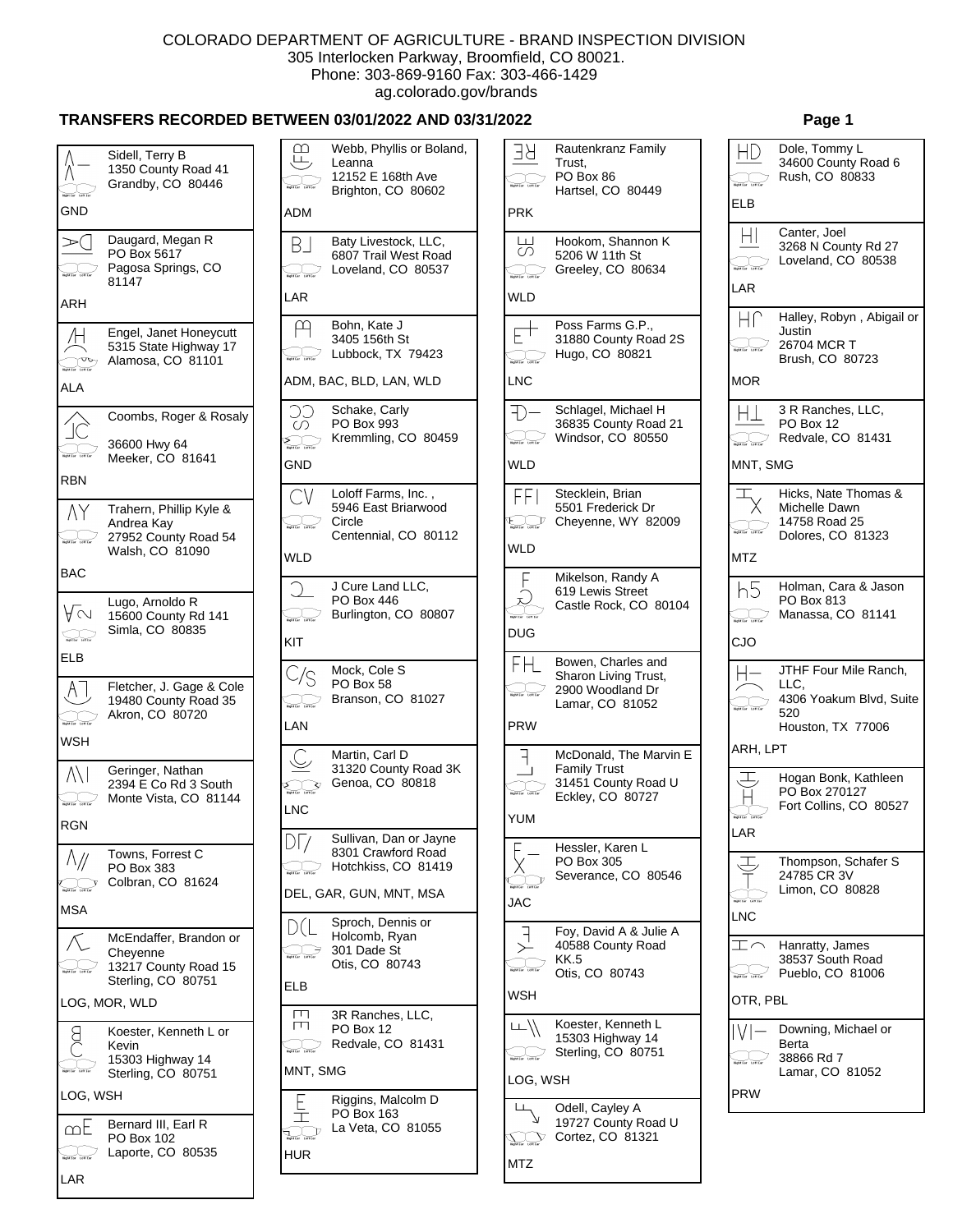# **TRANSFERS RECORDED BETWEEN 03/01/2022 AND 03/31/2022 Page 2**

## Wolgram, Kenneth W Pearson, Bret & Jennifer Sullivan, Dan or Jayne  $\overline{\mathbb{X}}$ Kinnison, Brian , Andrea SU Ж. , Clay or Hannah PO Box 340 319 Fort Edward Dr 8301 Crawford Rd 47765 Wcr 112 Craig, CO 81626 Arlington, TX 76002 Hotchkiss, CO 81419  $\sum_{\text{light tar}}$ light Ear Left Ear Grover, CO 80729 **MOF** FRE DEL, GAR, GUN, MNT, MSA WLD Barrett, Charles R Bowen, Charles and S Snell, Jack M , Cathy J  $N \rightarrow$ LE  $\bigcap$ Jameson, Larry Sharon Living Trust, 2659 G Road or 3JS Farms and Cattle m4 1796 N Cougar Dr 2900 Woodland Dr Grand Junction, CO  $\overline{1}$  $\overline{L}$  $\sum_{\text{light for } \text{ left for}}$ light for Left Ear Pueblo, CO 81007 Lamar, CO 81052 81506 32412 Nicholson Rd aght Car Leff Car Pueblo, CO 81006 ELP PRW GAR, MSA, RBN PBL Rittgers, Mathew W Goodier, Dolores A & Rusher Land and Cattle, F Ģ Ÿ 401 County Road 10 Guille, Kevin J LLC,  $\omega$ Forster, Peter τJ Eads, CO 81036 **Dighter Lefter** 930 Shoshoni 482 County Road 141 35492 WCR 43  $\lt$ light Car Lefft Car **SON Car Lett Car** Cheyenne, WY 82009 Westcliffe, CO 81252 Eaton, CO 80615 light Car Left Car CHY, KWA **CHY** CUS, FRE, HUR **WLD** Maestas, Trinidad and ΤM Dyer, Janice E & Tyler D  $QQ$ Fall Creek Ranch, LLC,  $\overline{\phantom{a}}$ Nancy Family Trust Toro Land & Cattle LLC, 26405 County Road 74 4189 N 600 West dated April 24, 2017, light for Left Ear Eaton, CO 80615 Pleasant Grove, UT 21620 County Road 13  $\frac{1}{2}$ PO Box 10 tions for Left For ight Car Left Car 84062 La Jara,  $CO$   $81140$ Edmond, CO 73083 **WLD** MSA CJO CRW, ELB, LNC, LOG, MOR, Boggs, The Amanda M WLD, WSH Poss Farms, G.P., Q Chess, Danny J Revocable Trust, JT) Carver, Tyler & Lacy 31880 County Road 2S -IC 4211 CR #132 PO Box 3525  $\angle$ **Supplier** Left Ear 35989 Grandview Mesa Hugo, CO 80821 Penrose, CO 81240 Wickenburg, AZ 85358 **Boot For Left For**  $\frac{1}{2}$ Rd light Car Left Car Crawford, CO 81415 MTZ LNC FRE DEL Dorenkamp, John  $\Omega$ Peterman, John Zachery  $\smash{\subset\hspace{-1.2mm}}$ Craycraft, Jane S or 16444 Quail Run Road  $\overline{\phantom{0}}$ , Kaylee M , Barrett H , Þ Rusher, John E Markley, Dante Ryan Keenesburg, CO 80643 John B or Brody L light for tell for 482 Co Rd 141 430NW Aspen Ave light Ear Left Ear **Might Car** Loft Car 22526 County Road 70 Westcliffe, CO 81252 Cedaredge, CO 81413 ADM, WLD Eaton, CO 80615 CUS, FRE DEL, MNT **WLD** Bowen, Charles and  $\Box$ Jefferies, R. Wayne Sharon Living Trust, Richardson, Crystal J Parker, Sharron B 1025 CR 225 2900 Woodland Dr  $\sum_{\text{bolic line}}$  Durango, CO 81301 **Bant Car Left Car** 546 Cook Street PO Box 1048  $\perp$ Lamar, CO 81052 Silt, CO 81652 Denver, CO 80206 light Car Left Car **Contact Lenter CHY** ARH, LPT, MTZ WLD<sup></sup> GAR Lockwood Jr, Ralph A , Booco, Jacob Allen or L\C Loren P or Wyatt P Stone, Harold , Chance Degenhart, Joel Jace Robert 21255 US Hwy 34 M CO PO Box 415 or Tennille PO Box 970 **Bakt for Left For**  $\overline{\phantom{a}}$ Fort Morgan, CO 80701 Yuma, CO 80759 1633 Van Burden Hayden, CO 81639 <u>ignter Lefter</u> **THATER LITTLE** Pueblo, CO 81004 YUM MOR, WLD MOF, RTT PBL Starzel , Louie Jr. Durham, Marcia Ann Novak, The Brenda and  $\overline{+}$ 8804 NCR 3  $SI/$ Diamond Tail Land and 6680 County Road 29.7  $\overline{\mathcal{S}}$ Doreen Jumbeck Trust,  $D/$ Wellington, CO 80549 Cattle LLC, Atwood, CO 80722 dated March 25, 2015  $\overline{\phantom{a}}$ synt Car Loft Car **System Left Car** 996 County Highway Q light Ear Left Ear 5371 W. Geddes Pl LAR Chippewa Falls, WI LOG Littleton, CO 80128 54729 HUR  $\leq$ Kurtzer, Matthew  $\overline{\mathbb{C}}$ Trabandt, Mary A LAR 9147 CR 18 1825 Cheyenne Blvd  $\sum_{\text{input}}$ Teem, Albert Learoy , Merino, CO 80741 Κ Colorado Springs, CO S Atwater, September E  $\sum_{\text{intra}}$ Lori L , David L or James 80906  $\circlearrowright$ Sammons & Kyle W LOG, MOR R Right Car Loft Car 6943 County Road 19 ELP 2658 South City Road **Sant Car Left Car** Woodrow, CO 80757 M Martinez, Ramiro & 108 Sullivan, Dan or Jayne Alamosa, CO 81101 Roberta Lee Л **WSH**  $\underline{M}$ PO Box 161 8301 Crawford Rd ALA **System Leftier** Hotchkiss, CO 81419 Keenesburg, CO 80643 **System** Left Ear Thompson, H Kurtis 24785 County Rd 3V KP WLD Wind, Bradley D DEL, GAR, GUN, MNT, MSA Limon, CO 80828 345 Howell Avenue **The Contract Contract** Riggins, Malcolm D  $\fbox{subject to} \begin{picture}(120,140)(-0.00,0.00) \put(0,0){\line(1,0){10}} \put(15,0){\line(1,0){10}} \put(15,0){\line(1,0){10}} \put(15,0){\line(1,0){10}} \put(15,0){\line(1,0){10}} \put(15,0){\line(1,0){10}} \put(15,0){\line(1,0){10}} \put(15,0){\line(1,0){10}} \put(15,0){\line(1,0){10}} \put(15,0){\line(1,0){10}} \put(15,0){\line($ Brush, CO 80723 M VN Jones, Clinton LNC PO Box 163 27322 CR P  $^+$ MOR La Veta, CO 81055 Dolores, CO 81323  $A$  $\frac{1}{2}$ HUR MTZ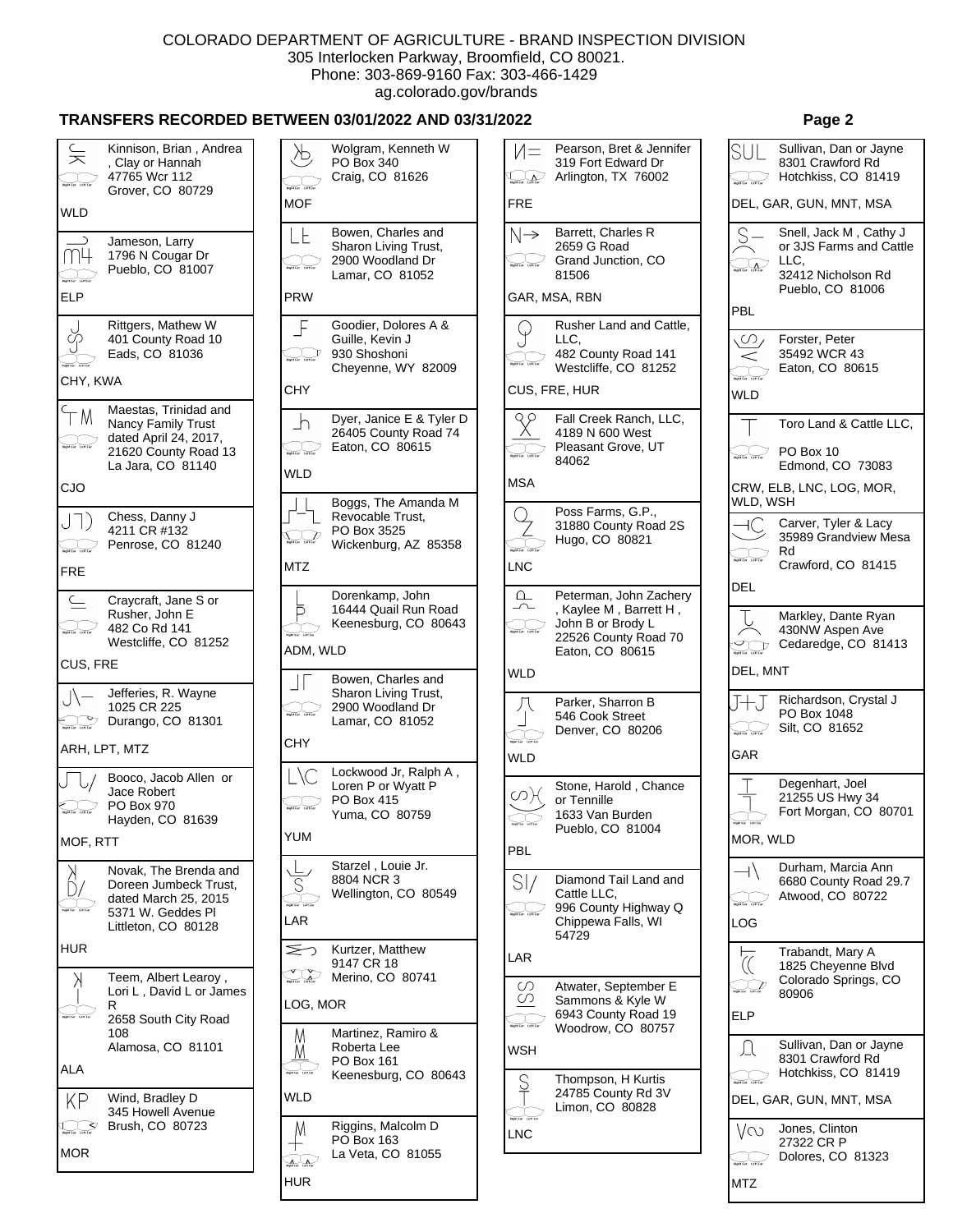CJO

 $\bigcirc$ 

light Car Left Car

 $\checkmark$ 

LPT

 $\sqrt{}$ 

ᆩ

**Santa Carl Lett Earl** 

 $\sum_{\text{square}}$ 

GND

light Car Left Car

ELP

ELP

. I.6

**System** Left Ear

1→

**Dight Ear** Left Ear

 $\overline{\mathsf{K}}$ 

spiter teller

KIT

ARP

<u>CS</u>

light Ear Left Ear

WLD<sup></sup>

СΔ **System Lefter** 

DEL

 $\overline{u}$ 

## **TRANSFERS RECORDED BETWEEN 03/01/2022 AND 03/31/2022 Page 3**

## Hart, Sherri, Clay, Nily, Levi VТ/ Dustin or Russell fп 8475 Boone Rd 17946 County Road 49 # Yoder, CO 80864  $\begin{picture}(180,10) \put(0,0){\line(1,0){10}} \put(10,0){\line(1,0){10}} \put(10,0){\line(1,0){10}} \put(10,0){\line(1,0){10}} \put(10,0){\line(1,0){10}} \put(10,0){\line(1,0){10}} \put(10,0){\line(1,0){10}} \put(10,0){\line(1,0){10}} \put(10,0){\line(1,0){10}} \put(10,0){\line(1,0){10}} \put(10,0){\line(1,0){10}} \put(10,0){\line($  $\overline{0}$ ELP Trinidad, CO 81082 LAN Degenhart, Joel 2≫ 21255 US Hwy 34 Buerger, Augusta W &  $V\bar{Z}$ Fort Morgan, CO 80701 lant Car Left Car Pamela K 7596 County Road 331 **Bight Car** Left Car MOR, WLD Silt, CO 81652 Muth, Jeremy & Hannah GAR 22713 State Hwy 10 M La Junta, CO 81050 Valencia, Daniel C &  $\sqrt{}$ **Hight Ear** Left Ear Bunny **OTR** 171 County Road 103  $\overline{c}$ Hespurus, CO 81326  $\overline{\mathcal{Z}^{\mathsf{V}}}$ Jenkins, Donald LPT PO Box 286 Mesa, CO 81643 **Butter LeftErr**  $\vee$ Veach Land & Cattle MSA LLC, 26899 Road H **RightEar** LeftEar Cortez, CO 81321  $22$ Watson, Linda 10686 6200 Rd DOL, MTZ Montrose, CO 81401 Weygandt, Michael &  $=$   $-$ MNT Michele PO Box 701  $\sum_{\text{light for } \text{infinite}}$ SS Knight, Joe or Kimberly A Lakeside, MT 59922 690 State Hwy 66 **Sight Left Left Law** PRW Longmont, CO 80504 WK. Callahan, Warren H WLD 6131 Olympia Dr Houston, TX 77057 Snell, Jack M , Cathy J light Car Left Car 3J or 3JS Farms and Cattle BAC  $\circ$ LLC,  $\overbrace{ }$ 32412 Nicholson Rd W- $-\bigcap$ Colburn, Robert Pueblo, CO 81006 29351 Co Rd 0.5 Brush, CO 80723 PBL light Car Left Car MOR Redden Farm & Ranch,  $+ \circ E$  LLC, Wertz, Garrett 52 Plaza Lane W- $\fbox{array:} \noindent \begin{picture}(120,140) \put(0,0){\vector(1,0){10}} \put(15,0){\vector(1,0){10}} \put(15,0){\vector(1,0){10}} \put(15,0){\vector(1,0){10}} \put(15,0){\vector(1,0){10}} \put(15,0){\vector(1,0){10}} \put(15,0){\vector(1,0){10}} \put(15,0){\vector(1,0){10}} \put(15,0){\vector(1,0){10}} \put(15,0){\vector(1,0){10}} \put(15,0){\vector(1,0){10}} \$ 34664 Highway 50 Monte Vista, CO 81144 Lamar, CO 81052 Right Car Left Car ALA, CJO, MIN, RGN, SAG BNT, PRW  $\downarrow$ Johnson, Tad 15668 CR 17 **Xm** Saunders, Latisha L ,  $\mathbb{R}$ Arkon, CO 80720 Brett D , Sydni F or spiter Leftin Victoria H  $\begin{picture}(120,115) \put(0,0){\line(1,0){15}} \put(15,0){\line(1,0){15}} \put(15,0){\line(1,0){15}} \put(15,0){\line(1,0){15}} \put(15,0){\line(1,0){15}} \put(15,0){\line(1,0){15}} \put(15,0){\line(1,0){15}} \put(15,0){\line(1,0){15}} \put(15,0){\line(1,0){15}} \put(15,0){\line(1,0){15}} \put(15,0){\line(1,0){15}} \put(15,0){\line$ **WSH** 62055 Hwy 90 Montrose, CO 81403 Foster, Stanley A , Gale <u>(</u>611 MNT M or O'Shay M 2819 C 1/2 Road Davis, Clifford & Karen Grand Junction, CO 2330 NE 101 81501 Andrews, TX 79714 **Reporter** Left Ear **MSA** DEL Wingfield, Caleb 30488 CR 14 Alexander, Tamara L &  $\check{\mathbf{5}}$  $\bigcirc$ Idalia, CO 80735 Michael J **Right Car Loff Car** 29681 County Road C YUM spiter Leftler Brush, CO 80723 MOR, WSH

## Romero, Kathy & Jose D Stieb, Donald 22650 CR 55  $IV$ PO Box 7 Iliff, CO 80736 ight Car Left Car Manassa, CO 81141 LOG Wood, William B **UW** Cooper, Wanita I or 62827 Niagara Road Ransford, Chelsea Rey Montrose, CO 81403 **Digit for Left Ear** or Boden Arlen Mack 612 Lousiana Drive **MNT** Bayfield, CO 81122 Kidder, Glen MЖ 23001 Highway 550 Montrose, CO 81403 Henderson, Susan or light Car Left Car DuMond, Kristin **MNT** PO Box 1192 Tabernash, CO 80478 Baysinger, Jeffrey Dale  $\overline{\sigma}$ 2989 Pinon Ct Craig, CO 81625 light Car Left Car **MOF** Younger, The Brad And T Sowards Land & Wende Younger Living Trust Dated January 8, Cattle, LLC, 2021, PO Box 526  $\overline{\mathbf{F}}$  . Lett be 19750 State Highway 83 Manassa, CO 81141 Colorado Springs, CO CJO 80908 Bohn, Karl J  $\overline{\vee}$ 3405 156th St Ġ Griffith, Tiffany or Leo Lubbock, TX 79423 ght Car Laft Car 24895 Myers Road Colorado Springs, CO BAC, BLD, LAN, WLD 80928 Flowers, Brody ·ΧΙ 20965 Highway 550  $\mathcal{L}_{\text{inter}}$  Montrose, CO 81403 Shepard, Glenn D 48651 CR X MNT, OUR Burlington, CO 80807 Amick, Jim D ΥK 3802 County Road 6 Meeker, CO 81641 light for Left Ear Clement, Keenan K & Zephra G GAR, RBN 20880 E Grand Pl Aurora, CO 80015 Even, Anthony & Patricia  $\lambda$ , Jo PO Box 221 ight Car Left Car Westcliffe, CO 81252 Kinnison, Clay or Sydney CUS 47765 CR 112 Grover, CO 80729  $-W +$ Hurst, Marissa or Wilson, Harold or Pam 12048 Road 29 light Car Left Car Dolores, CO 81323 Mackendrick, Tonya Jean or Mackendick, MTZ Lawrence Edward 26244 Redlands Mesa Day, Casey K or  $\overline{5}/$ Road Stephanie J.L. Hotchkiss, CO 81419 889 S Flamenco Dr ight Car Left Car Pueblo West, CO 81007 PBL Harper, Willis Leighton or Glenda Lee Hazlip, Anna M  $\overline{\infty}$ 7970 W 120th Ave 1790 Powderhouse Rd Broomfield, CO 80020 Cheyenne, WY 82009 light for Left for BRM, HUR ELP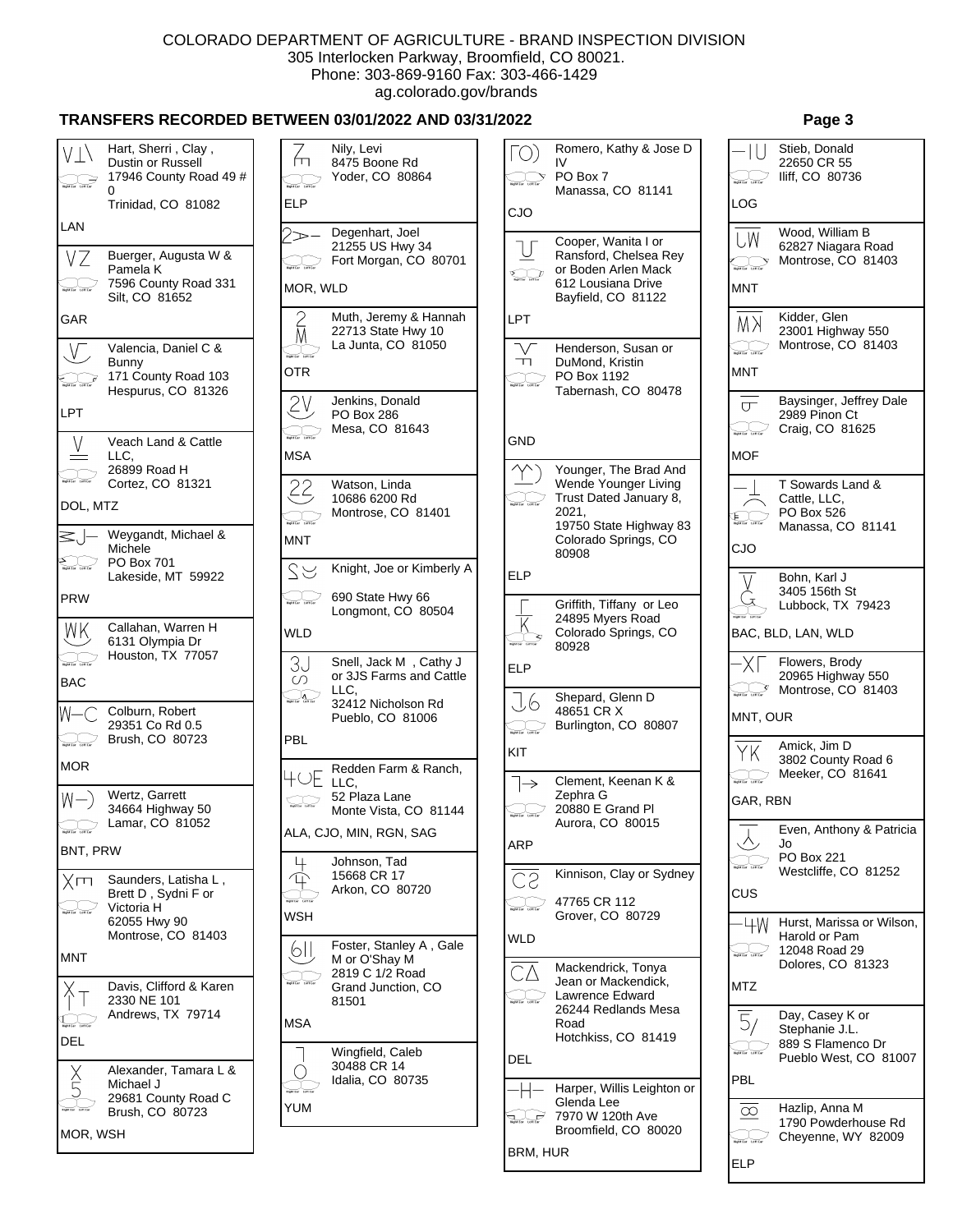$\vert$  ( IJ

## **TRANSFERS RECORDED BETWEEN 03/01/2022 AND 03/31/2022 Page 4**

| $=$ LH $=$<br><b>Bahl Cor Left Cor</b>                                   | Sherman, Chad<br>500 Behrman St<br>Craig, CO 81625                                           | $\fbox{ \begin{picture}(20,10) \put(0,0){\line(1,0){10}} \put(15,0){\line(1,0){10}} \put(15,0){\line(1,0){10}} \put(15,0){\line(1,0){10}} \put(15,0){\line(1,0){10}} \put(15,0){\line(1,0){10}} \put(15,0){\line(1,0){10}} \put(15,0){\line(1,0){10}} \put(15,0){\line(1,0){10}} \put(15,0){\line(1,0){10}} \put(15,0){\line(1,0){10}} \put(15,0){\$ | Connelley, Curt P<br>PO Box 116<br>Kit Carson, CO 80825                    |
|--------------------------------------------------------------------------|----------------------------------------------------------------------------------------------|------------------------------------------------------------------------------------------------------------------------------------------------------------------------------------------------------------------------------------------------------------------------------------------------------------------------------------------------------|----------------------------------------------------------------------------|
| MOF                                                                      |                                                                                              | KIT                                                                                                                                                                                                                                                                                                                                                  |                                                                            |
| $\curvearrowright$ $\curvearrowright$<br>$\frac{1}{\sqrt{2}}$            | Rusher Land and Cattle,<br>LLC,<br>482 County Road 141<br>Westcliffe, CO 81252               | <b>Byth Car Left Car</b><br>MOR, WLD                                                                                                                                                                                                                                                                                                                 | Degenhart, Joel<br>21255 US Hwy 34<br>Fort Morgan, CO 80701                |
|                                                                          | CUS, FRE, HUR                                                                                |                                                                                                                                                                                                                                                                                                                                                      | Martinez, Dawn                                                             |
| light for Left for                                                       | Gesink, Kimberly Dawn<br>or Kent Nathan<br>11496 CR 102 S<br>Alamosa, CO 81101               | <b>Ballier LeftEer</b><br>PBL                                                                                                                                                                                                                                                                                                                        | Newcomb<br>8189 Birch Drive<br>Rye, CO 81069                               |
| ALA                                                                      |                                                                                              |                                                                                                                                                                                                                                                                                                                                                      |                                                                            |
| /DS<br>light Ear Left Ear                                                | Hanzlicek, Ty Jeremias<br>21638 County Road 47<br>La Salle, CO 80645                         | $\widehat{\infty}$<br><b>Maht Car Laff Car</b>                                                                                                                                                                                                                                                                                                       | Stoker, Sonya, Cody &<br>Ryata<br>34805 County Rd KK<br>La Junta, CO 81050 |
| WLD                                                                      |                                                                                              | <b>OTR</b>                                                                                                                                                                                                                                                                                                                                           |                                                                            |
|                                                                          | T & R Farms LLC,<br>4624 CR 27<br>Merino, CO 80741<br>LOG, WSH, YUM                          | light for Left Ear<br>CHY                                                                                                                                                                                                                                                                                                                            | Sharp, Brad & Steven<br>26846 Chambers Ave<br>Sun City, CO 92586           |
| $\begin{array}{c c}\n\hline\n\text{matrix} & \text{matrix}\n\end{array}$ | Hill, Bert L<br>60584 Clover Lane<br>Collbran, CO 81624                                      | <b>Battler</b> Left Car                                                                                                                                                                                                                                                                                                                              | Rutherford Bros,<br><b>PO Box 126</b><br>Vilas, CO 81087                   |
| <b>MSA</b>                                                               |                                                                                              | <b>BAC</b>                                                                                                                                                                                                                                                                                                                                           |                                                                            |
| light Car Left Car                                                       | Diamond Tail Land and<br>Cattle LLC,<br>9996 County Highway Q<br>Chippewa Falls, WI<br>54729 | $\overline{4}$ . The contract of the set of $\overline{4}$<br><b>WLD</b>                                                                                                                                                                                                                                                                             | Warboys, Leroy L<br>39005 Hwy 71<br>Stoneham, CO 80754                     |
| LAR                                                                      |                                                                                              |                                                                                                                                                                                                                                                                                                                                                      | Atwood, Troy A &                                                           |
|                                                                          | Jackson, Vicki & Jason<br>94805 County Rd 44<br>Kim, CO 81049                                | light for Left Cor<br>DEL                                                                                                                                                                                                                                                                                                                            | Pamela K<br>1447 Lakeview Road<br>Crawford, CO 81415                       |
| LAN                                                                      |                                                                                              |                                                                                                                                                                                                                                                                                                                                                      |                                                                            |
| tight for Left Ear                                                       | Rusher Land & Cattle,<br>LLC,<br>482 County Road 141                                         | light for Left Ear                                                                                                                                                                                                                                                                                                                                   | Getcher, John R Jr.<br>6877 Gray Drive<br>Arvada, CO 80003                 |
|                                                                          | Westcliffe, CO 81252                                                                         | Mor, WLD                                                                                                                                                                                                                                                                                                                                             |                                                                            |
| CUS                                                                      | Sitts, Tim                                                                                   |                                                                                                                                                                                                                                                                                                                                                      | Wilson, Hunter<br>19755 Co Rd LL                                           |
| S<br><b>Baltimer</b> Left Cor                                            | PO Box 224<br>Holly, CO 81047                                                                | <b>Sight for Left Ear</b><br>KWA, PRW                                                                                                                                                                                                                                                                                                                | Holly, CO 81047                                                            |
| <b>PRW</b>                                                               |                                                                                              | (IW                                                                                                                                                                                                                                                                                                                                                  | Wertz, Nathaniel Isaiah                                                    |
| W<br>light Ear Left Ear                                                  | Vernon, Troy &<br>Samantha<br>2202 Rd 124                                                    | BNT                                                                                                                                                                                                                                                                                                                                                  | 35093 Rd LL<br>Mclave, CO 81057                                            |
| LAR                                                                      | Cheyenne, WY 82009                                                                           |                                                                                                                                                                                                                                                                                                                                                      | Creamer, Anthony L                                                         |
|                                                                          |                                                                                              |                                                                                                                                                                                                                                                                                                                                                      | 930 19 1/2 Rd<br>Fruita, CO 81521                                          |

MSA

| light Eur Left Eur      | PO Box 212<br>Brush, CO 80723                                                                                        |
|-------------------------|----------------------------------------------------------------------------------------------------------------------|
| <b>MOR</b>              |                                                                                                                      |
| ) IV                    | Myrick, Yvonne Carol or<br>King, Robbie Cay or<br>Schaefers, Brenda Jean<br>11134 County Rd 35<br>Stratton, CO 80836 |
| KIT                     |                                                                                                                      |
| LOG                     | Tribbett, Michael D or<br>Parker K<br>203 Highland Dr<br>Sterling, CO 80751                                          |
|                         | Martens, Joshua W                                                                                                    |
| light Car Left Co       | PO Box 1008<br>Strasburg, CO 80136                                                                                   |
|                         | ADM, ARP, ELB                                                                                                        |
|                         | Higgins, Allan P, Lois M<br>or Hammer, Lisa A<br>945 County Road 973<br>Ignacio, CO 81137                            |
| ARH                     |                                                                                                                      |
| light for Left Ear      | Pratt, Britt or Morgan<br>4567 CR 25<br>Merino, CO 80741                                                             |
| LOG, WLD                |                                                                                                                      |
|                         | Diamond Tail Land and<br>Cattle LLC,<br>9996 County Highway Q<br>Chippewa Falls, WI<br>54729                         |
| LAR                     |                                                                                                                      |
| $\frac{1}{\ln n \ln n}$ | Poss Farms, G.P.,<br>31880 County Road 2S<br>Hugo, CO 80821                                                          |
| NC                      |                                                                                                                      |
| M<br>light Car Left Car | Miller Minerals, LLC,<br>1747 Co Rd 326<br>Silt, CO 81647                                                            |
| GAR                     |                                                                                                                      |
|                         | Rusty Plow Farm,<br>35311 S Hwy 59<br>Yuma, CO 80759                                                                 |
|                         |                                                                                                                      |
| YUM                     |                                                                                                                      |
| a.                      | Mari, Ronald<br>40373 Rd 25<br>Holyoke, CO 80734                                                                     |

Lambert, Chad R & Queen-Lambert, Jill

| 38   | Einspahr, Ainsley, Otto<br>& Crue<br>116506 State Highway<br>59<br>Seibert, CO 80834 |
|------|--------------------------------------------------------------------------------------|
| KIT  |                                                                                      |
| Ωсл  | Engel, Kenneth Wayne<br>4065 Beekman Rd<br>Fort Garland, CO 81133                    |
| CST  |                                                                                      |
| ٠ ۰  | JA Timmerman Cattle<br>Co.<br><b>PO Box 408</b><br>Brush, CO 80723                   |
| MOR  |                                                                                      |
|      | Pachack, John R, Taylin<br>, Emma, Jack or Jimmy<br>3875 CR 5<br>Rush, CO 80833      |
| I NC |                                                                                      |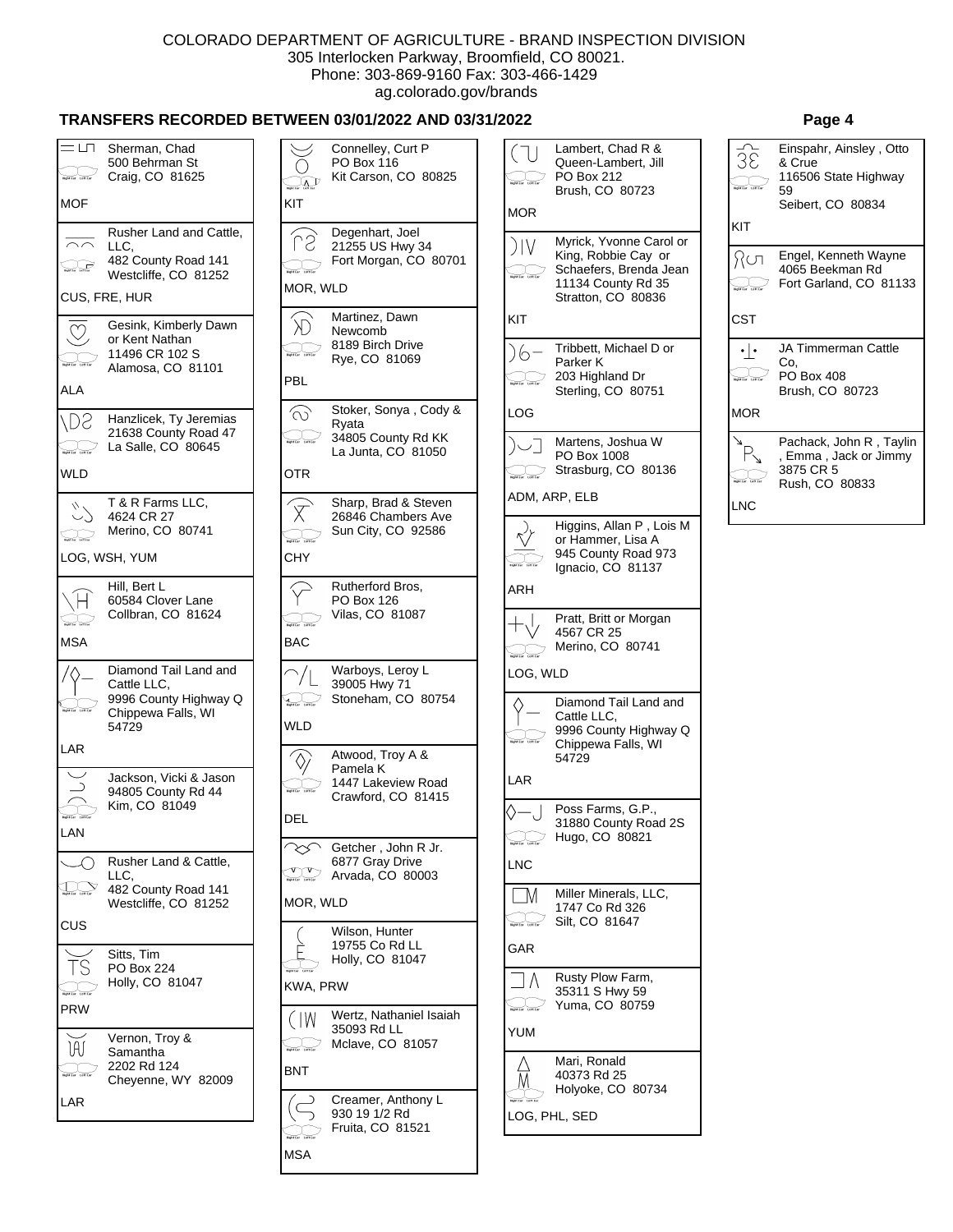# **NAME CHANGES RECORDED BETWEEN 03/01/2022 AND 03/31/2022 Page 1**

|                                         |                                                                                                          |                                     |                                                               | O                                       |                  |                                                                                      |                                                                                                                                                                                                                                                                                                                                                                          |                                                                                   |
|-----------------------------------------|----------------------------------------------------------------------------------------------------------|-------------------------------------|---------------------------------------------------------------|-----------------------------------------|------------------|--------------------------------------------------------------------------------------|--------------------------------------------------------------------------------------------------------------------------------------------------------------------------------------------------------------------------------------------------------------------------------------------------------------------------------------------------------------------------|-----------------------------------------------------------------------------------|
| $\overbrace{F}$ and $\overbrace{F}$     | Cisneros, Robert,<br>Mary Jane, Daniel,<br>Uriah or Valdez,<br>Fabian<br>PO Box 634<br>Manassa, CO 81141 | ℼ<br>Right Ear Left Ear<br>ELB, ELP | Blake, Tammy L<br>PO Box 156<br>Ramah, CO 80832               | <b>Right Ear</b> Left Ear<br><b>LPT</b> | Karen G          | Griffith, Ronald K,<br>Robert C or Peters,<br>1836 W Lake Ave<br>Littleton, CO 80120 | $\omega$ F<br>$\begin{picture}(180,10) \put(0,0){\line(1,0){10}} \put(10,0){\line(1,0){10}} \put(10,0){\line(1,0){10}} \put(10,0){\line(1,0){10}} \put(10,0){\line(1,0){10}} \put(10,0){\line(1,0){10}} \put(10,0){\line(1,0){10}} \put(10,0){\line(1,0){10}} \put(10,0){\line(1,0){10}} \put(10,0){\line(1,0){10}} \put(10,0){\line(1,0){10}} \put(10,0){\line($<br>ADM | Flitner, Mark A<br>PO Box 758<br>Mountain View, CO<br>82939                       |
| CJO                                     |                                                                                                          | $\left. \right\rangle$              | Johnson, Larry D,<br>Jeremiah J or Jay D                      | $\mathcal{V}(\Gamma)$                   | Parker, Olivia I |                                                                                      |                                                                                                                                                                                                                                                                                                                                                                          | Zauberis, Lawrence C<br>11374 Hwy 550                                             |
|                                         | Rogers, Nina<br>10873 Northglenn Dr<br>Northglenn, CO 80233                                              | Right Ear Left Ear                  | 10533 Robin Hood<br>Trail<br>Rye, CO 81069                    | <b>Right Ear</b> Left Ex                | 80701            | 124 Dexter Place<br>Fort Morgan, CO                                                  | Right Ear Left Ear<br><b>LPT</b>                                                                                                                                                                                                                                                                                                                                         | Durango, CO 81303                                                                 |
|                                         |                                                                                                          | LAN                                 |                                                               | <b>MOR</b>                              |                  |                                                                                      |                                                                                                                                                                                                                                                                                                                                                                          |                                                                                   |
| <b>GUN</b>                              |                                                                                                          |                                     | Wykes, Peggy M                                                |                                         |                  | Hunter, Gregory S                                                                    |                                                                                                                                                                                                                                                                                                                                                                          | Wykes, Peggy M<br>619 Noe Rd                                                      |
| M                                       | Mackley, E Darleen or<br>Boe, Craig N or Dianne<br>Lynn dba Spruce                                       | <b>Right Ear</b> Left Ear           | 619 Noe Rd<br>Larkspur, CO 80118                              | <b>Right Ear</b> Left Ear               |                  | 35301 Co Rd 33<br>Kiowa, CO 80117                                                    | Right Ear Left Ear                                                                                                                                                                                                                                                                                                                                                       | Larkspur, CO 80118                                                                |
| light Ear Left Ear                      | Creek Ranch<br>4031 County Road 320                                                                      | CUS, DUG, WLD                       |                                                               |                                         | ARP, ELB, WLD    |                                                                                      | CUS, DUG, WLD                                                                                                                                                                                                                                                                                                                                                            |                                                                                   |
| GAR                                     | Rifle, CO 81650                                                                                          |                                     | Shaw, Cynthia G<br>1436 N Chestnut St<br>Colorado Springs, CO |                                         | Linda J          | Cundiff, Harvey or<br>2253 Co Rd 516                                                 | Right Ear Left Ear                                                                                                                                                                                                                                                                                                                                                       | Downey, Dixie D &<br>Little, Yvonne L &<br>Granzella, Gail A &<br>Neppl, Shawna R |
| B,                                      | Bishop, Jeanette<br>28181 Co Rd 30                                                                       | Right Ear Left Ear                  | 80907                                                         | Right Ear Left Ear                      |                  | Bayfield, CO 81122                                                                   |                                                                                                                                                                                                                                                                                                                                                                          | 529 Chipeta Trail<br>Salida, CO 81201                                             |
| <b>Right Ear</b> Left Ear               | Wray, CO 80758                                                                                           | ELB                                 |                                                               | LPT                                     |                  |                                                                                      | CHF, SAG                                                                                                                                                                                                                                                                                                                                                                 |                                                                                   |
| <b>YUM</b>                              |                                                                                                          |                                     | Collins, Pamela S<br>PO Box 137                               |                                         |                  | Myers, Myron D,<br>Richard L, Dale R &                                               |                                                                                                                                                                                                                                                                                                                                                                          | Yenter, Gregory                                                                   |
|                                         | Fletcher, Cole                                                                                           | <b>Right Ear</b> Left Ea            | Crowdrey, CO 80434                                            | $\n  u = 2\n  u = 100 km$               |                  | Furukawa, Sharon &<br>Patterson, Myrna                                               |                                                                                                                                                                                                                                                                                                                                                                          | 36882 Co Rd U<br>Eckley, CO 80727                                                 |
|                                         | 1932 Arlyn Ct. S<br>Wray, CO 80758                                                                       | JAC                                 |                                                               |                                         |                  | 2513 E County Rd 3N<br>Monte Vista, CO                                               | Right Ear Left Ear                                                                                                                                                                                                                                                                                                                                                       |                                                                                   |
| Right Ear Left Ear                      |                                                                                                          |                                     | Collins, Pamela S                                             |                                         | 81144            |                                                                                      | <b>YUM</b>                                                                                                                                                                                                                                                                                                                                                               |                                                                                   |
| <b>WSH</b>                              |                                                                                                          |                                     | PO Box 137<br>Crowdrey, CO 80434                              | <b>RGN</b>                              |                  |                                                                                      |                                                                                                                                                                                                                                                                                                                                                                          | Vance, Christi<br>504 S. Main St                                                  |
|                                         | Corman, Edward,<br>Darin & Corman                                                                        | Right Ear Left Ea                   |                                                               | S/co                                    | Reno, Ruth L     | 3680 Verde Rd                                                                        | <b>Bight Far Left Fa</b>                                                                                                                                                                                                                                                                                                                                                 | Eckley, CO 80727                                                                  |
| light Ear Left Ear                      | Farms,<br>43520 Road 39                                                                                  | <b>JAC</b>                          |                                                               | Right Ear Left Ea                       |                  | Pueblo, CO 81004                                                                     | <b>YUM</b>                                                                                                                                                                                                                                                                                                                                                               |                                                                                   |
|                                         | Otis, CO 80743                                                                                           |                                     | Weber, Sharon or Marc                                         | PBL                                     |                  |                                                                                      |                                                                                                                                                                                                                                                                                                                                                                          | Watkins, Roger E or                                                               |
| <b>WSH</b>                              |                                                                                                          |                                     | 59873 CR 30<br>Amherst, CO 80721                              | $\infty$                                |                  | Snyder, Rhonda                                                                       | 'VB                                                                                                                                                                                                                                                                                                                                                                      | Casey T<br>PO Box 22                                                              |
| $\Box$                                  | Forgey, Meghan<br>7521 County Road SS<br>Lamar, CO 81052                                                 | PHL, SED, YUM                       |                                                               | Right Ear Left Ear                      | 25498 CR LL      | Mcclave, CO 81057                                                                    | <b>Right Ear</b> Left Ear                                                                                                                                                                                                                                                                                                                                                | Dove Creek, CO<br>81324                                                           |
| <b>Right Ear</b> Left Ear               |                                                                                                          | МH                                  | Myers, Myron D,<br>Richard L & Dale R                         | <b>BNT</b>                              |                  |                                                                                      |                                                                                                                                                                                                                                                                                                                                                                          | DOL, LPT, MTZ, SMG                                                                |
| <b>CRW</b>                              |                                                                                                          | <b>Right Ear</b> Left Ear           | 2513 E County Rd 3N<br>Monte Vista, CO                        |                                         |                  | Lemley, Barry L                                                                      |                                                                                                                                                                                                                                                                                                                                                                          | Hall, Jack or Bill D<br>34276 Rd 31                                               |
| HV                                      | Spencer, Samual C or<br>Sally                                                                            |                                     | 81144                                                         |                                         | 23680 CR 117     | Simla, CO 80835                                                                      |                                                                                                                                                                                                                                                                                                                                                                          | La Junta, CO 81050                                                                |
| Right Ear Left Ear                      | 254 Elmwood Dr<br>Colorado Springs, CO                                                                   | <b>RGN</b>                          |                                                               | Right Ear Left Ea                       |                  |                                                                                      | BAC, OTR                                                                                                                                                                                                                                                                                                                                                                 |                                                                                   |
|                                         | 80907                                                                                                    | $\gg$                               | Wiening, Charles E<br>20308 Fox Ridge Dr                      | <b>ELB</b>                              |                  |                                                                                      | $\zeta$                                                                                                                                                                                                                                                                                                                                                                  | Penrod, Janet K                                                                   |
| <b>ELP</b>                              |                                                                                                          | $\sum_{\text{Right Her}}$ Left Ear  | Austin, CO 81410                                              |                                         |                  | Szallar, Arthur, Cody<br>& Sykes, Jamie                                              |                                                                                                                                                                                                                                                                                                                                                                          | 29635 Co Rd 19<br>Rocky Ford, CO                                                  |
| B                                       | Rinker, Bonnie<br>PO Box 264                                                                             | DEL                                 |                                                               | Right Ear Left Ea                       |                  | 20649 Staghorn Ct<br>Johnstown, CO 80534                                             | <b>Right Ear</b> Left Ear<br>OTR                                                                                                                                                                                                                                                                                                                                         | 81067                                                                             |
| Right Ear Left Ear                      | Gardner, CO 81040                                                                                        |                                     | Nielson, John S or                                            | WLD                                     |                  |                                                                                      |                                                                                                                                                                                                                                                                                                                                                                          |                                                                                   |
| <b>HUR</b>                              |                                                                                                          |                                     | <b>Bradie R</b><br>PO Box 306                                 | 斉                                       |                  | Downey, Dixie D &                                                                    | $\sqrt{2}$                                                                                                                                                                                                                                                                                                                                                               | Parker, Shaaron B<br>546 Cook St                                                  |
|                                         | Miller, Debra K                                                                                          | Right Ear Left Ear                  | Dove Creek, CO<br>81324                                       | <b>OO</b> Left Ear                      |                  | Little, Yvonne L &<br>Granzella, Gail A &                                            | <b>Right Ear</b> Left Ear                                                                                                                                                                                                                                                                                                                                                | Denver, CO 80206                                                                  |
|                                         | 13801 Co Rd 22<br>Cortez, CO 81321                                                                       | DOL.                                |                                                               |                                         |                  | Neppl, Shawna R<br>529 Chipeta Trail                                                 | <b>WLD</b>                                                                                                                                                                                                                                                                                                                                                               |                                                                                   |
| <b>Right Ear</b> Left Ear<br><b>MTZ</b> |                                                                                                          |                                     |                                                               | CHF, SAG                                |                  | Salida, CO 81201                                                                     |                                                                                                                                                                                                                                                                                                                                                                          |                                                                                   |
|                                         |                                                                                                          |                                     |                                                               |                                         |                  |                                                                                      |                                                                                                                                                                                                                                                                                                                                                                          |                                                                                   |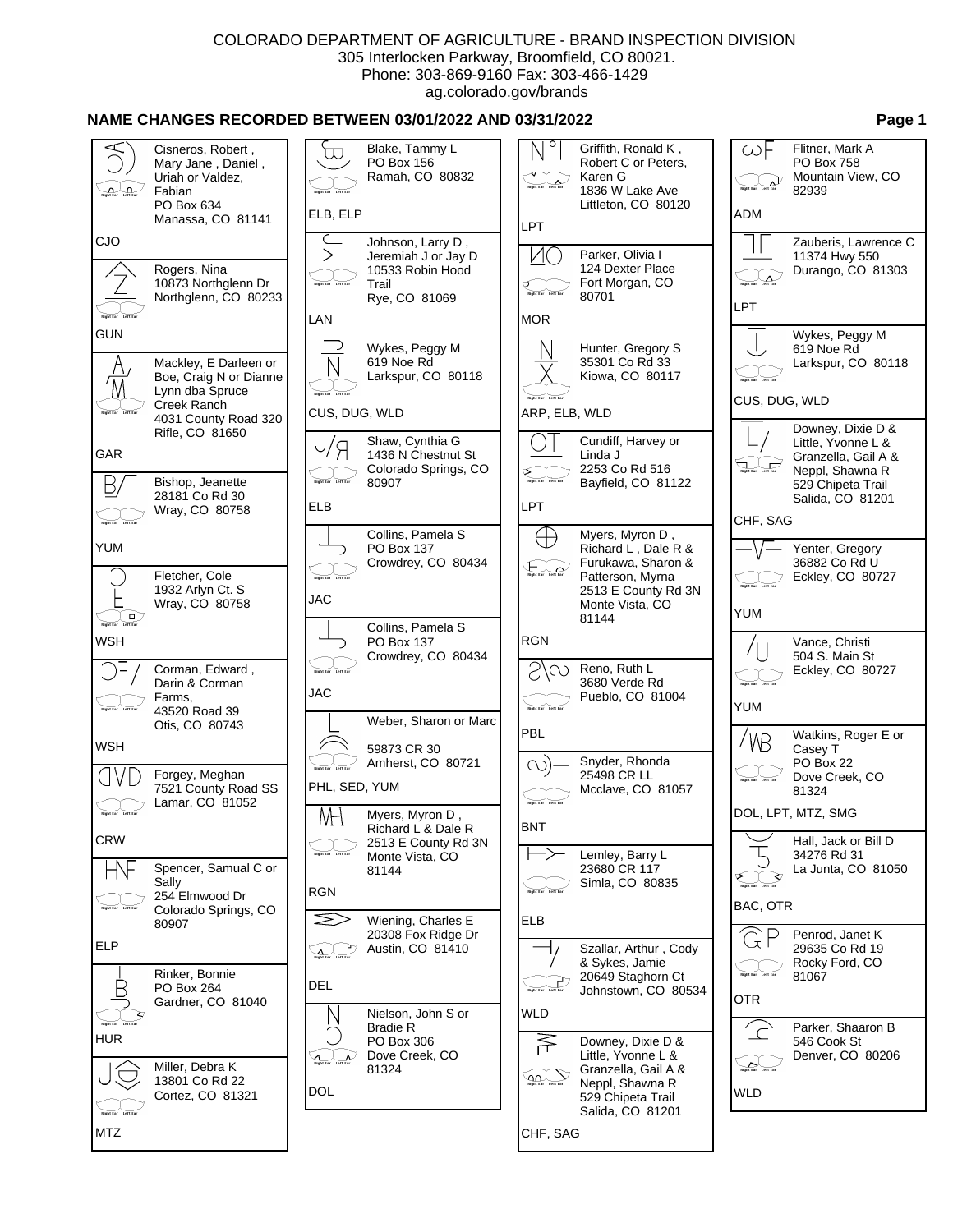# **NAME CHANGES RECORDED BETWEEN 03/01/2022 AND 03/31/2022 Page 2**

| LAR                                                       | Redding, Kena<br>Maikalani or Danny<br>Lee Jr<br>PO Box 659<br>Wellington, CO 80549          | <b>WLD</b> | Cullup, Heather or<br>Erickson, Benjamin<br>15509 County Road<br>100<br>Nunn, CO 80648 |
|-----------------------------------------------------------|----------------------------------------------------------------------------------------------|------------|----------------------------------------------------------------------------------------|
|                                                           | Nicolas, Merilyn R                                                                           |            |                                                                                        |
| Left Ea<br>light Ear                                      | 60261 East Mesa Rd<br>Olathe, CO 81425                                                       |            |                                                                                        |
| MNT, OUR                                                  |                                                                                              |            |                                                                                        |
| ЛJ<br><b>Right Ear</b> Left Ear<br>MOR                    | Wells, Cara<br>3985 Rd 20 S<br>Kimball, NE 69145                                             |            |                                                                                        |
|                                                           |                                                                                              |            |                                                                                        |
| <b>Right Ear</b> Left Ear<br>EAG                          | Teague, Theresa<br>667 N. Thomas Rd<br>Carbondale, CO<br>81623                               |            |                                                                                        |
|                                                           |                                                                                              |            |                                                                                        |
| <b>Right Ear</b> Left Ear                                 | Mollohan, Robert or<br>Barkey, Emily<br>59336 County ROad<br>SS<br>Otis, CO 80743            |            |                                                                                        |
| LOG, WSH                                                  |                                                                                              |            |                                                                                        |
| <b>Right Ear</b><br>Left Ear<br>ARP                       | Avila, Filandro<br>1050 S. Split Rock Rd<br>Bennett, CO 80102                                |            |                                                                                        |
| <b>Right Ear</b><br>Left Ear<br>ELB                       | Borunda, Philip or<br>Snook, Rebecca<br>2884 Havana St<br>Denver, CO 80238                   |            |                                                                                        |
| $\mathbf{1}$<br>Right Ear Left Ear                        | Blowers, Don D,<br>JoAllen L, Jolene L or<br>Bodie D<br>2440 6450 Road<br>Montrose, CO 81401 |            |                                                                                        |
| <b>MNT</b>                                                |                                                                                              |            |                                                                                        |
| ↷<br><b>Right Ear</b> Left Ear<br><b>CHF</b>              | McCaleb, Debbie<br>11327 Co Rd 251<br>Salida, CO 81201                                       |            |                                                                                        |
| <b>Right Ear</b> Left Ear<br>JEF                          | Kester, Elsie L<br>4520 County Road 43<br>Bailey, CO 80421                                   |            |                                                                                        |
| $\longleftrightarrow$<br><b>Right Ear</b> Left Ear<br>WLD | Porter, Cindy<br>42557 CR 76<br>Briggsdale, CO 80611                                         |            |                                                                                        |